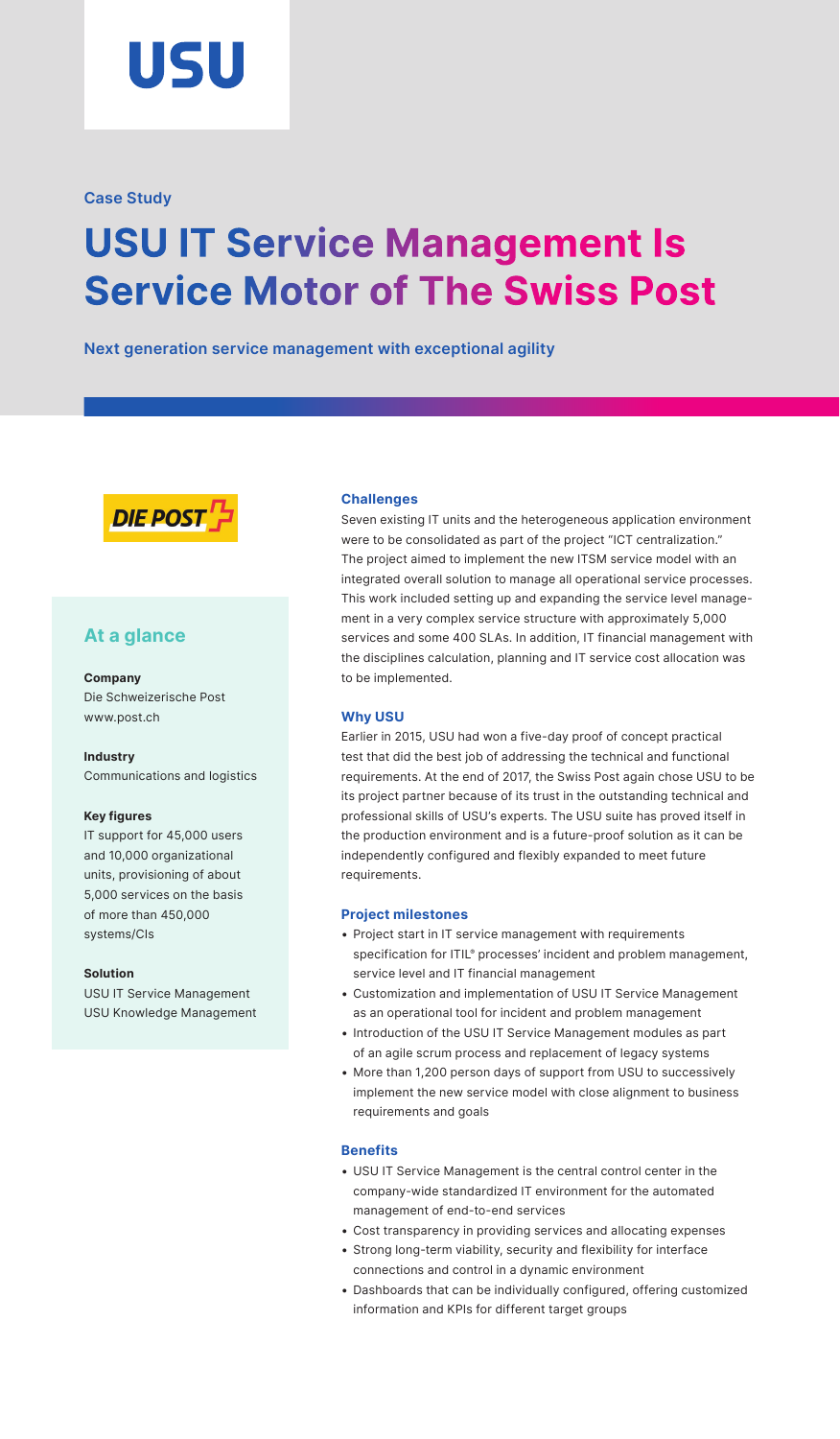

© Swiss Post Ltd

In the fields of communications, logistics, passenger transportation and financial services, the Swiss Post develops innovative system solutions and modular products and services. IT uses USU IT Service Management to provide comprehensive support services, realize efficient IT management and ensure highly capable and reliable IT services.

**JJ USU moves the Post! After all, service management isn't just an IT topic: It's a core element that touches all the organization's processes. As part of aligning the Post to become an ICT service provider, USU IT Service Management covers all the requirements for a state-of-the-art ITSM tool. The project has been a great success.**

Markus Bacher, Head of IT Operations, Swiss Post Ltd

#### **New customer-focused service model**

The Swiss Post has a vision: "Keep it simple with a system." The service provider wants to offer customers products and services that work easily and consistently. This calls for a customer-centric mindset and an exceptionally powerful, highly available IT to serve as the "backbone." To achieve this, the Post began a major project in 2017 that has aimed to fully

restructure and consolidate the existing decentralized IT organization. Among the features envisaged for the Post ICT organization's new operating model was a comprehensive service model that would be implemented as part of the subproject "Operative management of the ICT Post." Here, USU was able to prevail again as a solution provider for the IT service management. Key reasons for this included the positive experiences with USU consultants' specialist expertise and with USU IT Service Management's existing operation as well as the USU suite's capabilities to meet the additional requirements.

#### **Agile project approach**

Increased efficiency, cost transparency and a tight integration with business needs: These issues comprised the motive for streamlining the product portfolio in order to provide a standardized depiction of the Post's services in the future. Consolidation of the application environment included successively reducing the system topography for the leading service management tool USU IT Service Management from 18 to seven systems.

Started at the beginning of 2018, the new project took an approach that was oriented to the scrum method. The first step on the project's to-do list was to implement the processes incident, problem, service level and financial management. For the first three processes, the task was to closely examine existing, productively running processes from the new parameters' perspective and accordingly adjust